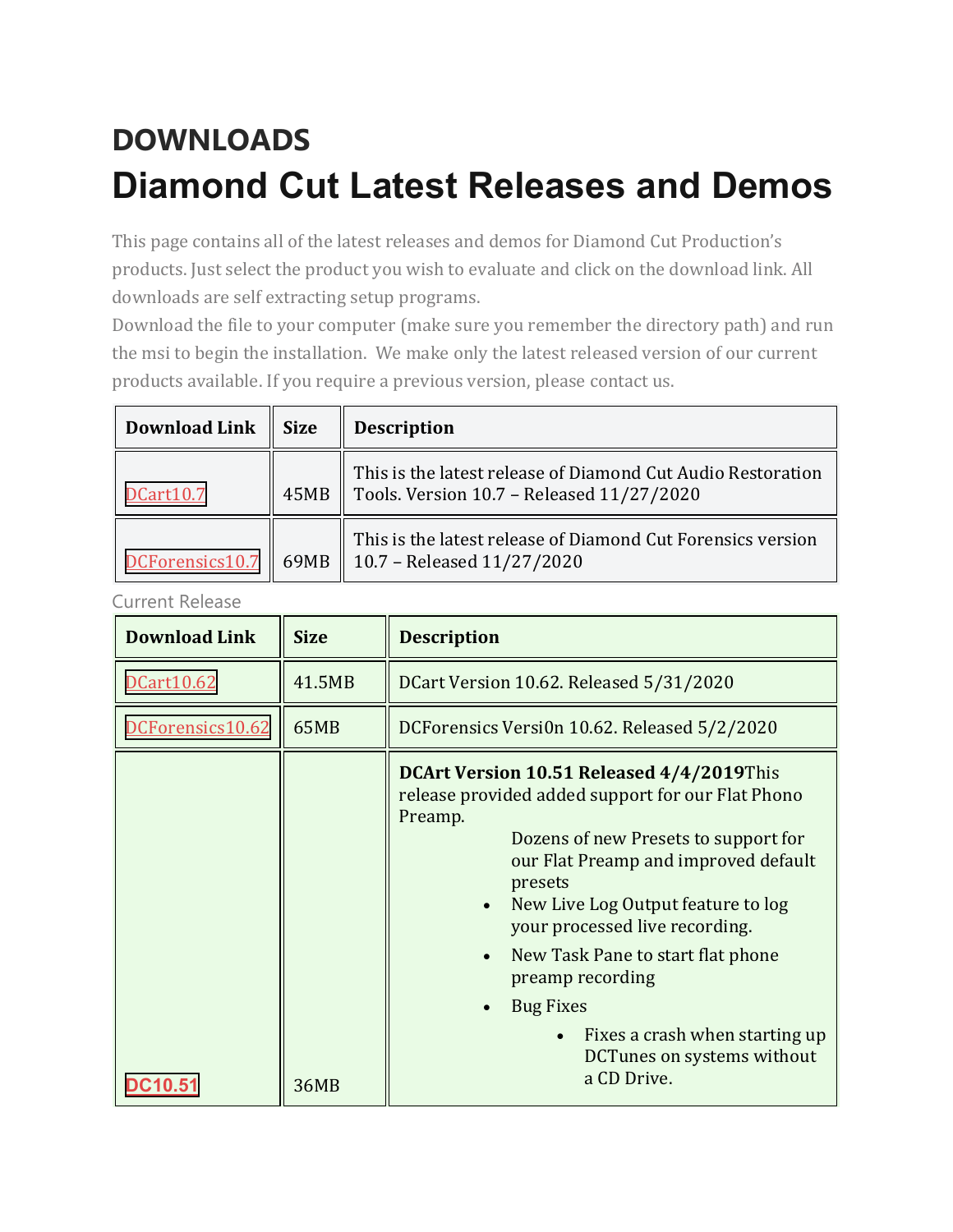| <b>Download Link</b> | <b>Size</b> | <b>Description</b>                                                                                                                                      |
|----------------------|-------------|---------------------------------------------------------------------------------------------------------------------------------------------------------|
|                      |             | Version 10.50 is a                                                                                                                                      |
|                      |             | major release                                                                                                                                           |
|                      |             | We have a new new serial number system. You will<br>require a new serial number to use this version over<br>the previous versions<br><b>Ease of Use</b> |
|                      |             | Green Zones to guide filter slider<br>settings                                                                                                          |
|                      |             | Tasks Pane feature guides you to the<br>correct filter                                                                                                  |
|                      |             | <b>Updated GUI Appearance</b>                                                                                                                           |
|                      |             | VST Hosting (VST Plug-in Support)                                                                                                                       |
|                      |             | Waveform Overview for quickly getting<br>around in a file                                                                                               |
|                      |             | Tabbed display or traditional multi<br>$\bullet$<br>window view                                                                                         |
|                      |             | Larger and completely configurable<br>toolbar Icons                                                                                                     |
|                      |             | One-Click Switch between Fast &<br><b>Classic Edit Mode</b>                                                                                             |
|                      |             | Improved tracking of all editing<br>functions in classic editing mode<br>between source and destination files                                           |
|                      |             | Quick access to Spectrogram or<br>Histogram views from the main<br>window                                                                               |
|                      |             | Changed the software application look<br>to follow various flavors of Windows                                                                           |
|                      |             | Paste Interpolate Icon button for easy<br>$\bullet$<br>waveform interpolation when working<br>with tablet computers.                                    |
|                      |             | Easy check for updates from the help<br>menu                                                                                                            |
|                      |             | <b>Customizable Keyboard Accelerators</b>                                                                                                               |
|                      |             | <b>Customizable Application Look</b>                                                                                                                    |
|                      |             | <b>Additions and Improvements to existing features</b>                                                                                                  |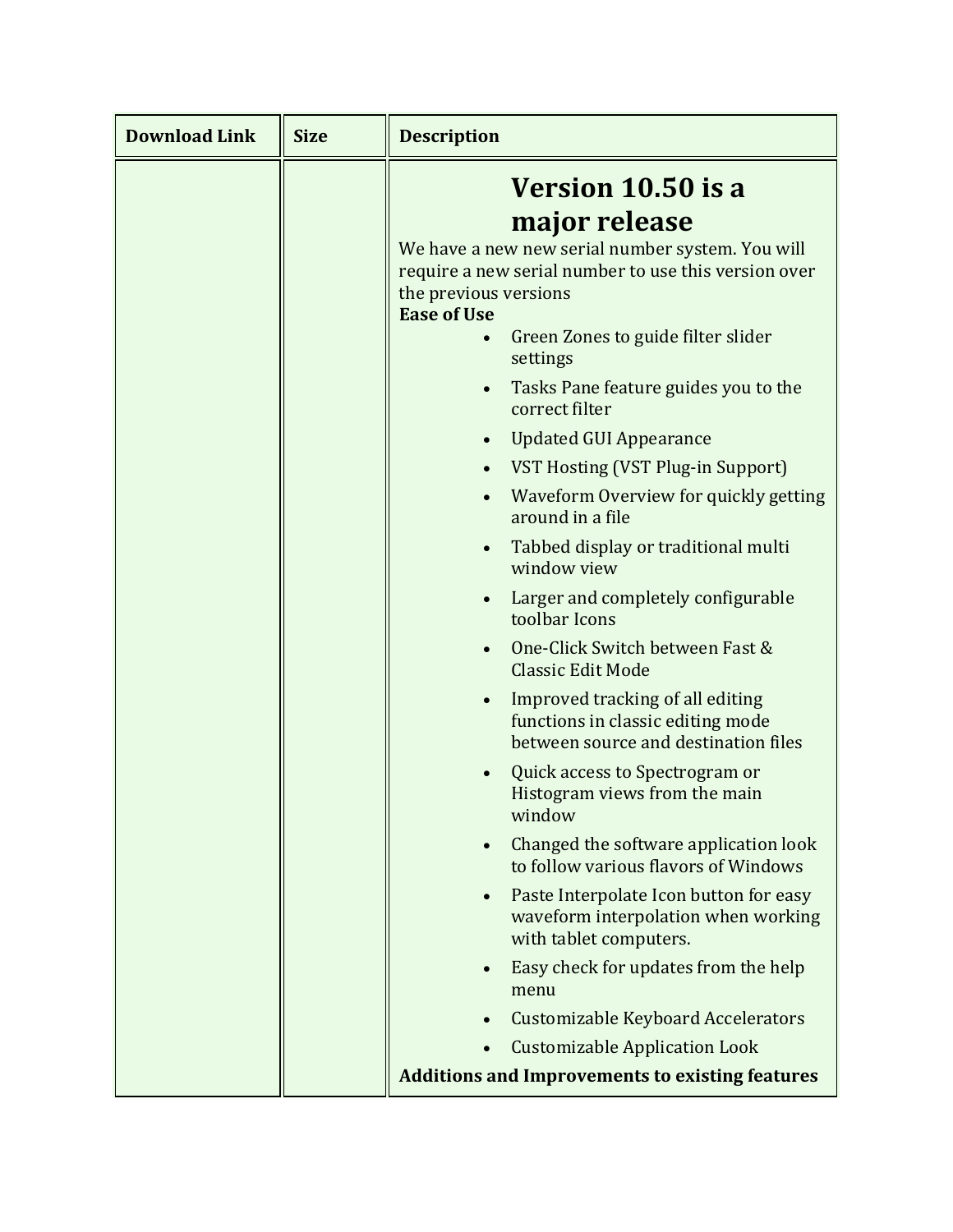| <b>Download Link</b> | <b>Size</b> | <b>Description</b>                                                                                                                                                                                                                                                                                                             |
|----------------------|-------------|--------------------------------------------------------------------------------------------------------------------------------------------------------------------------------------------------------------------------------------------------------------------------------------------------------------------------------|
|                      |             | <b>Wind Noise Filter</b><br>VST Hosting (Up to 6 VST Plug-ins at a<br>time)                                                                                                                                                                                                                                                    |
|                      |             | AAC (Advanced Audio Coding)<br>$\bullet$<br>compressed audio file support added<br>for file extensions such as .aac, .m4a,<br>etc.                                                                                                                                                                                             |
|                      |             | Vertical setting for the Virtual Phono<br>$\bullet$<br>Preamp                                                                                                                                                                                                                                                                  |
|                      |             | Improved the audio quality of the<br>$\bullet$<br>Stretch and Squish (pitch and tempo<br>change) system.                                                                                                                                                                                                                       |
|                      |             | Low Frequency Shelf option added to<br>$\bullet$<br>the Paragraphic EQ.                                                                                                                                                                                                                                                        |
|                      |             | Over 2,000 Descriptive Factory Presets<br>$\bullet$<br>are now provided for ease in getting<br>started with any given function.                                                                                                                                                                                                |
|                      |             | Sampling Rate support extended from<br>$\bullet$<br>192 kHz up to as high as 210 kHz<br>providing up to 100 kHz Bandwidth<br>capability.                                                                                                                                                                                       |
|                      |             | Set New Start Time for File feature<br>$\bullet$<br>added.                                                                                                                                                                                                                                                                     |
|                      |             | Set a file Time offset for tracking time<br>$\bullet$<br>in multipart files                                                                                                                                                                                                                                                    |
|                      |             | Added offset capability to the overtone<br>and sub-harmonic synthesizer filters<br>for a more natural sound.                                                                                                                                                                                                                   |
|                      |             | Added Delete All Filters right menu<br>$\bullet$<br>option to the Multifilter                                                                                                                                                                                                                                                  |
|                      |             | Version 10.08 Release date 12/9/2017<br>This is the latest and greatest version of our Audio<br>Restoration Tools Software.DCart10 is the next step<br>in audio processing evolution. With DCart10, we<br>have added and enhanced the existing tools you<br>know and love and we have made the much easier to<br>find and use. |
|                      |             | Changes since version10.06                                                                                                                                                                                                                                                                                                     |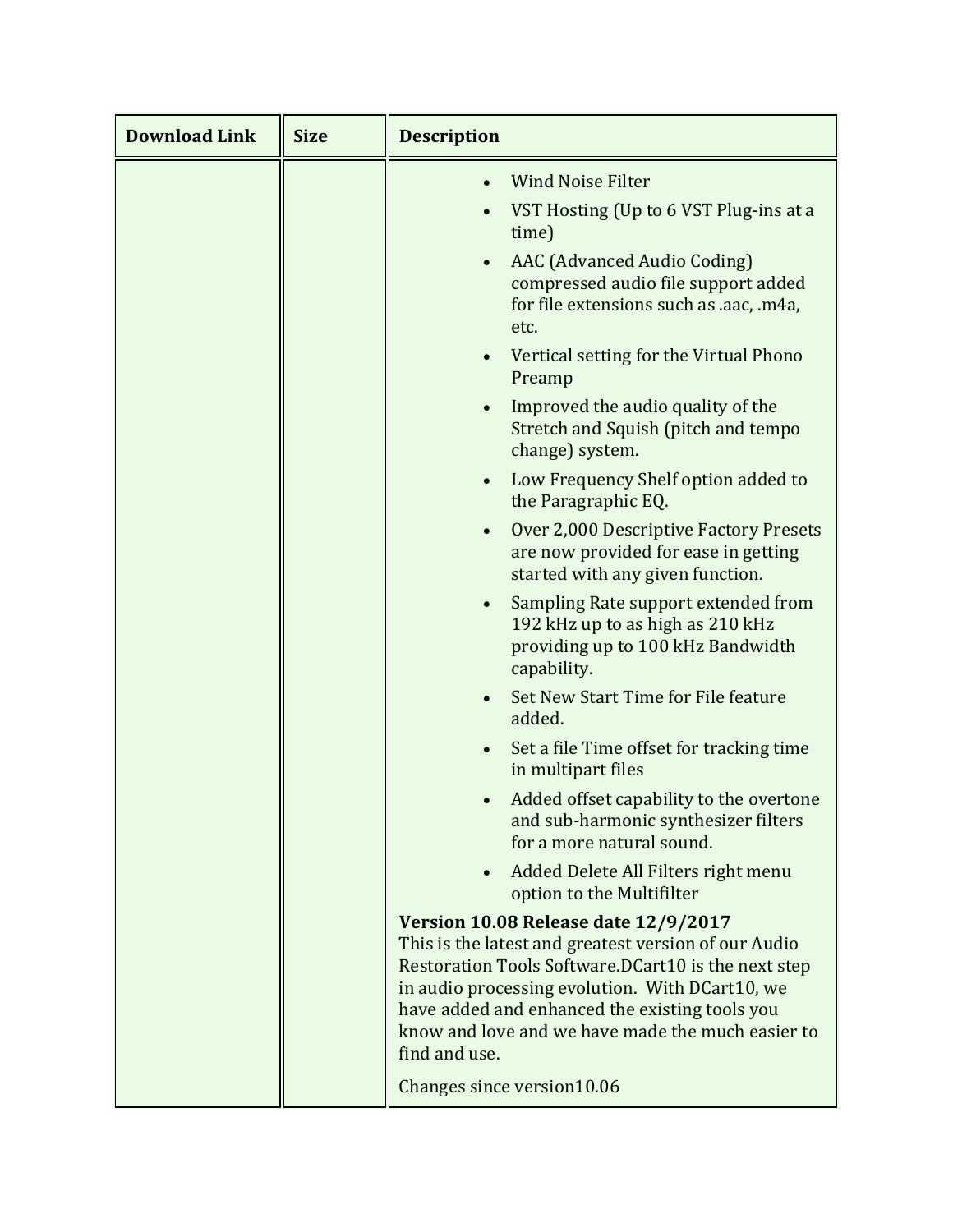| <b>Download Link</b>                                    | <b>Size</b>     | <b>Description</b>                                                                                                                                                                                                                                                                                                                                                                                        |
|---------------------------------------------------------|-----------------|-----------------------------------------------------------------------------------------------------------------------------------------------------------------------------------------------------------------------------------------------------------------------------------------------------------------------------------------------------------------------------------------------------------|
|                                                         |                 | Added a "Check for Updates menu" to<br>$\bullet$<br>see what is the latest version<br>Fixed bug in the DC tunes player when<br>$\bullet$<br>using a multifilter to playback tunes<br>Batch editor fix when using Broadcast<br>$\bullet$<br>wave files.                                                                                                                                                    |
| Users manual<br>(epub)<br><b>Users manual</b><br>(mobi) | 13.3MB<br>5.2MB | DCart10 and DC Forensics10 users manual in epub<br>and mobi EBook formats so you can read these files<br>on your mobile, e-reader and kindle devices.                                                                                                                                                                                                                                                     |
|                                                         |                 | This is our previous release of DCart. Its current<br>release is 8.5.<br>This file serves as both the demo and the latest full<br>version.DC8.50 Release Date 5/15/14<br>Note: Older versions of DC8 are no longer supported<br>and will not register. Please install this version of<br>DC8.<br><b>New Features</b><br>1. Added Low Frequency Shelf control to<br>the Paragraphic EQ, plus dozens of new |
|                                                         |                 | presets to use this feature.<br>2. Improved the performance of the<br><b>Stretch and Squish filter</b>                                                                                                                                                                                                                                                                                                    |
|                                                         |                 | 3. Removed Features<br>Removed the Direct Spectral Editing<br>feature from DC8.<br><b>DC8.15 Release Date 4/19/13</b><br><b>New Features</b><br>1. Added the ability to normalize left<br>channel or right channel<br>independently. This appears to work<br>before but really did not, nor was it<br>supposed to. It would always use the<br>overall peak value regardless of<br>channel.                |
| <u>DC8</u>                                              | 34MB            | <b>Bug Fixes</b>                                                                                                                                                                                                                                                                                                                                                                                          |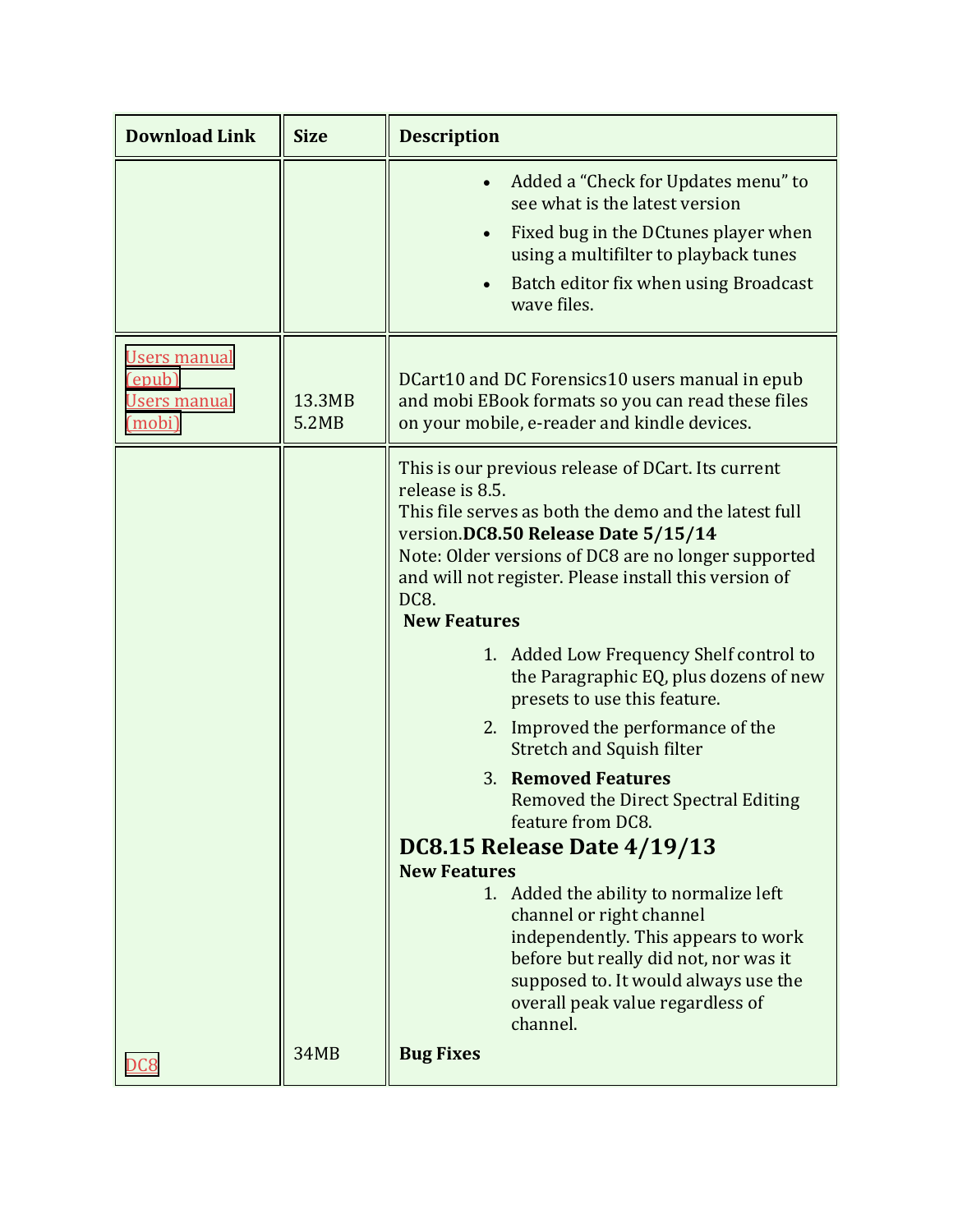| <b>Download Link</b> | <b>Size</b> | <b>Description</b>                                                                                                                                                                                            |
|----------------------|-------------|---------------------------------------------------------------------------------------------------------------------------------------------------------------------------------------------------------------|
|                      |             | 1. Fixed bug with resample function<br>saving 8 bit files as 16 bits                                                                                                                                          |
|                      |             | 2. Fixed the feature to save temp files in<br>same directory as audio files. It was not<br>able to be turned off.                                                                                             |
|                      |             | 3. Fixed Track Spin control on the MP3<br>encoder dialog                                                                                                                                                      |
|                      |             | 4. Fixed Spectrum analyzer when<br>switching between files of different<br>sample rates.                                                                                                                      |
|                      |             | 5. Fixed bug in batch editor when<br>creating VBR mp3 files. It now uses the<br>default settings from the preferences<br>dialogs                                                                              |
|                      |             | 6. Fixed bug using spectral interpolate<br>function. Some times it could crash on<br>complex music                                                                                                            |
|                      |             | 7. Fixed Big Click filter bypass function                                                                                                                                                                     |
|                      |             | 8. Fixed bug opening an MP3 or other<br>non-wave file from the command line                                                                                                                                   |
|                      |             | 9. Fixed bug in the click filters on mono<br>files using solo mode. The bug would<br>cause bad replacements in the audio                                                                                      |
|                      |             | DC8.13 Release Date 4/1/12                                                                                                                                                                                    |
|                      |             | New features:<br>1. Added new DeClipper algorithm for                                                                                                                                                         |
|                      |             | more accurate de-clipping                                                                                                                                                                                     |
|                      |             | 2. Added a pre-declip 6dB gain reduction<br>feature to the declipper so you can<br>declip files that are maxed out in one<br>step instead of two. This gain reduction<br>DOES effect the bypass mode as well. |
|                      |             | Added mouse wheel zooming, with<br>3.<br>preference to turn it off                                                                                                                                            |
|                      |             | 4. When adding a Folder of way files to<br>the tune library, track numbers will be<br>set to the order the files are added.                                                                                   |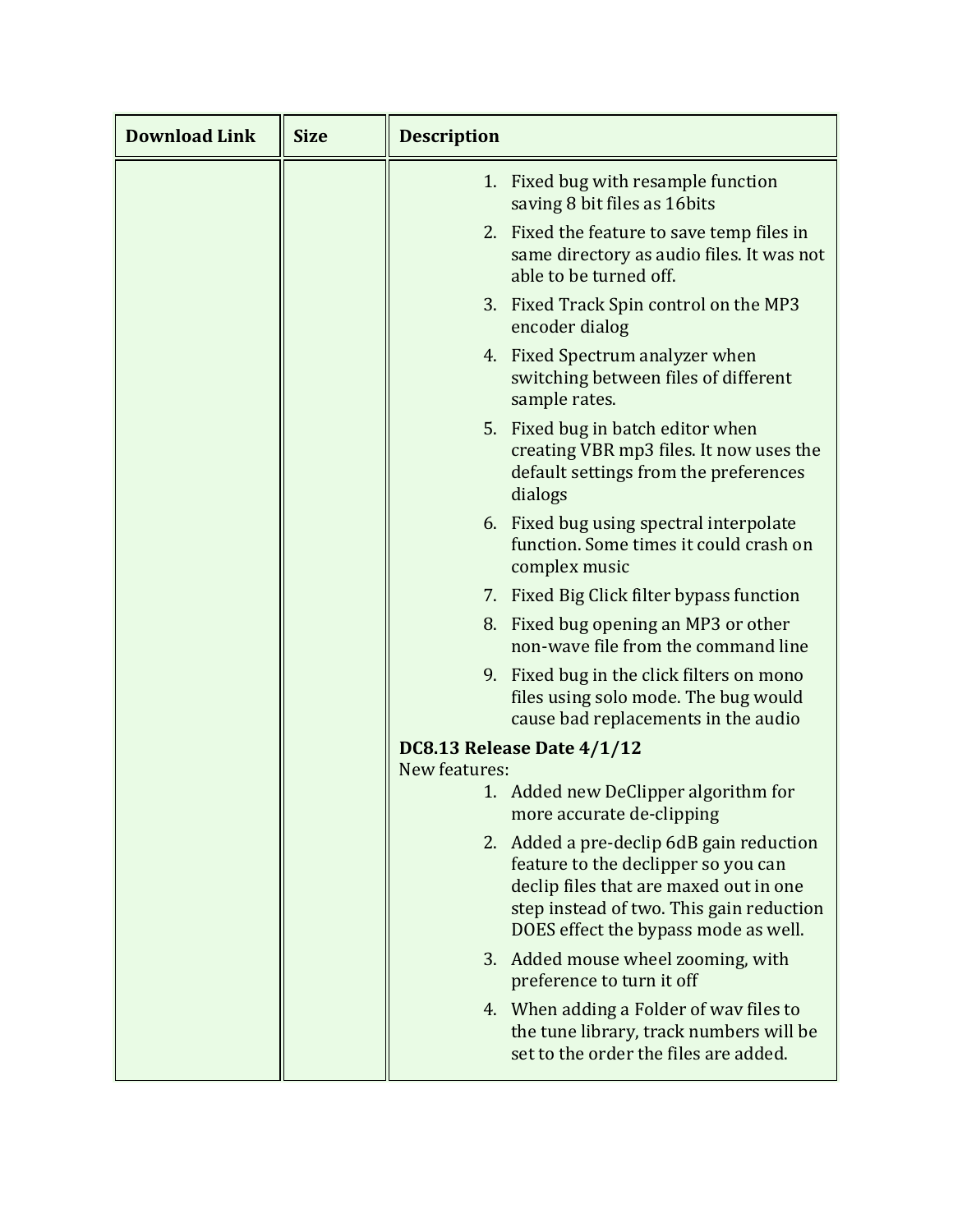| <b>Download Link</b> | <b>Size</b> | <b>Description</b>      |                                                                                                                                                                                                                              |
|----------------------|-------------|-------------------------|------------------------------------------------------------------------------------------------------------------------------------------------------------------------------------------------------------------------------|
|                      |             |                         | 5. Added feature to Tune lib column<br>sorting to use track # after artist $\&$<br>Album, but if track# is 0, will use track<br>modify time. This makes the tracks for<br>ripped Vinyl come out in the right play<br>order.  |
|                      |             |                         | 6. Added feature to keep all Fast Edit<br>temp files in the same directory as the<br>source file. This way entire edit<br>sessions can be easily archived. Temp<br>file names will contain the original<br>source file name. |
|                      |             |                         | 7. Added new mode to Harmonic reject<br>filter. Uses all IIR filters instead of<br>spectral filtering. Improves selectivity<br>and lessens the effect off hollow comb<br>filter effect on the audio.                         |
|                      |             |                         | 8. Registration is not required if you<br>already have DC8 installed on your<br>system.                                                                                                                                      |
|                      |             |                         | 9. History view and Time display window<br>are now automatically hid when the<br>tune library is top window.                                                                                                                 |
|                      |             |                         | 10. Changed upgrade registration so it<br>does not look for old installations<br>anymore. It will just do an email<br>registration in that case.                                                                             |
|                      |             |                         | 11. Updated help file                                                                                                                                                                                                        |
|                      |             | <b>Bug fixes:</b><br>1. | Fixed bug in resample with modified                                                                                                                                                                                          |
|                      |             |                         | file in fast edit mode                                                                                                                                                                                                       |
|                      |             |                         | 2. Fixed mouse wheel scrolling on second<br>monitor                                                                                                                                                                          |
|                      |             |                         | 3. Fixed a number of batch editor errors<br>on resample                                                                                                                                                                      |
|                      |             |                         | 4. Fixed bug in the file naming algorithm<br>that would error on files that had<br>numbers in them larger than 9999                                                                                                          |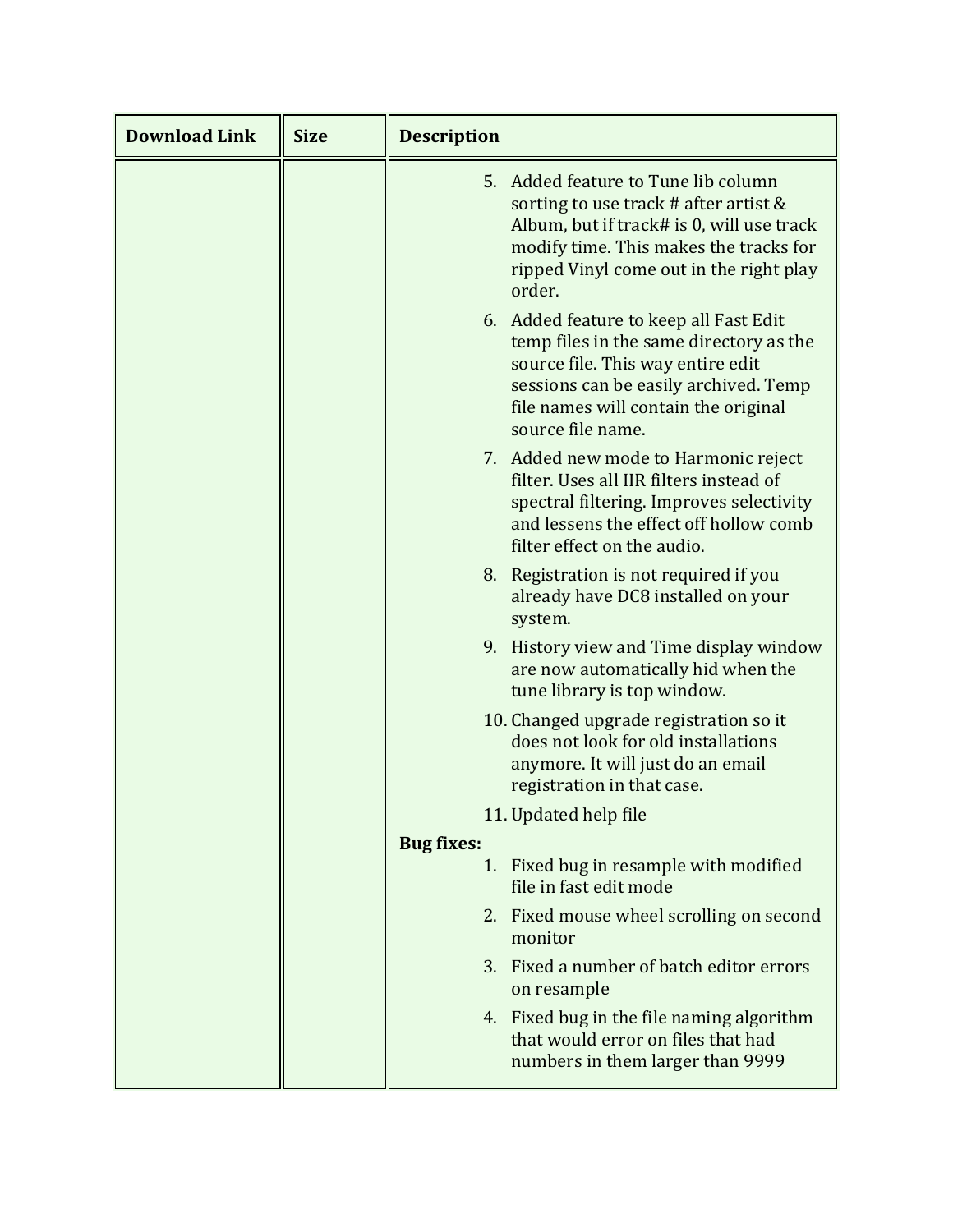| <b>Download Link</b> | <b>Size</b> | <b>Description</b>                                                                                                                        |
|----------------------|-------------|-------------------------------------------------------------------------------------------------------------------------------------------|
|                      |             | 5. Fixed bug that would cause a crash if<br>scrubbing a file and the file was closed.                                                     |
|                      |             | 6. Fixed bug in Batch editor that would<br>report error about copying a pkf file for<br>each file during file conversion                  |
|                      |             | 7. Fixed bug in Batch editor that would<br>put up a message about file length<br>changing after speed change                              |
|                      |             | 8. Fixed bug in playing and loading FLAC<br>and OGG files in DCtunes.                                                                     |
|                      |             | 9. Bug fixes to zooming functions                                                                                                         |
|                      |             | 10. Bug fix to batch file "Add Files" button,<br>would not remember path when<br>selecting multiple files.                                |
|                      |             | 11. Fixed bug that dropped track Numbers<br>when ripping from a CD. Track<br>numbers will be properly transferred<br>to Tune library now. |
|                      |             | 12. Added a minimum column width check<br>in DCTunes to prevent columns being<br>hidden accidentally                                      |
|                      |             | 13. Fixed Marker naming function so you<br>can move back and forth between<br>markers without closing the dialog box                      |
|                      |             | 14. Fixed bug with file save as, on XP using<br>file types other than wave files.<br>Extension would not get added<br>properly.           |
|                      |             | 15. Minor updates to registration system<br>for Win7                                                                                      |
|                      |             | 16. Improved spectrogram resolution and<br>control using sliders, states<br>remembered.                                                   |
|                      |             | 17. Fixed memory leak in Fast Edit mode                                                                                                   |
|                      |             | 18. Fixed bad behavior of slider in spectro<br>preferences                                                                                |
|                      |             | 19. Fixed smoothing not sticking in CNF                                                                                                   |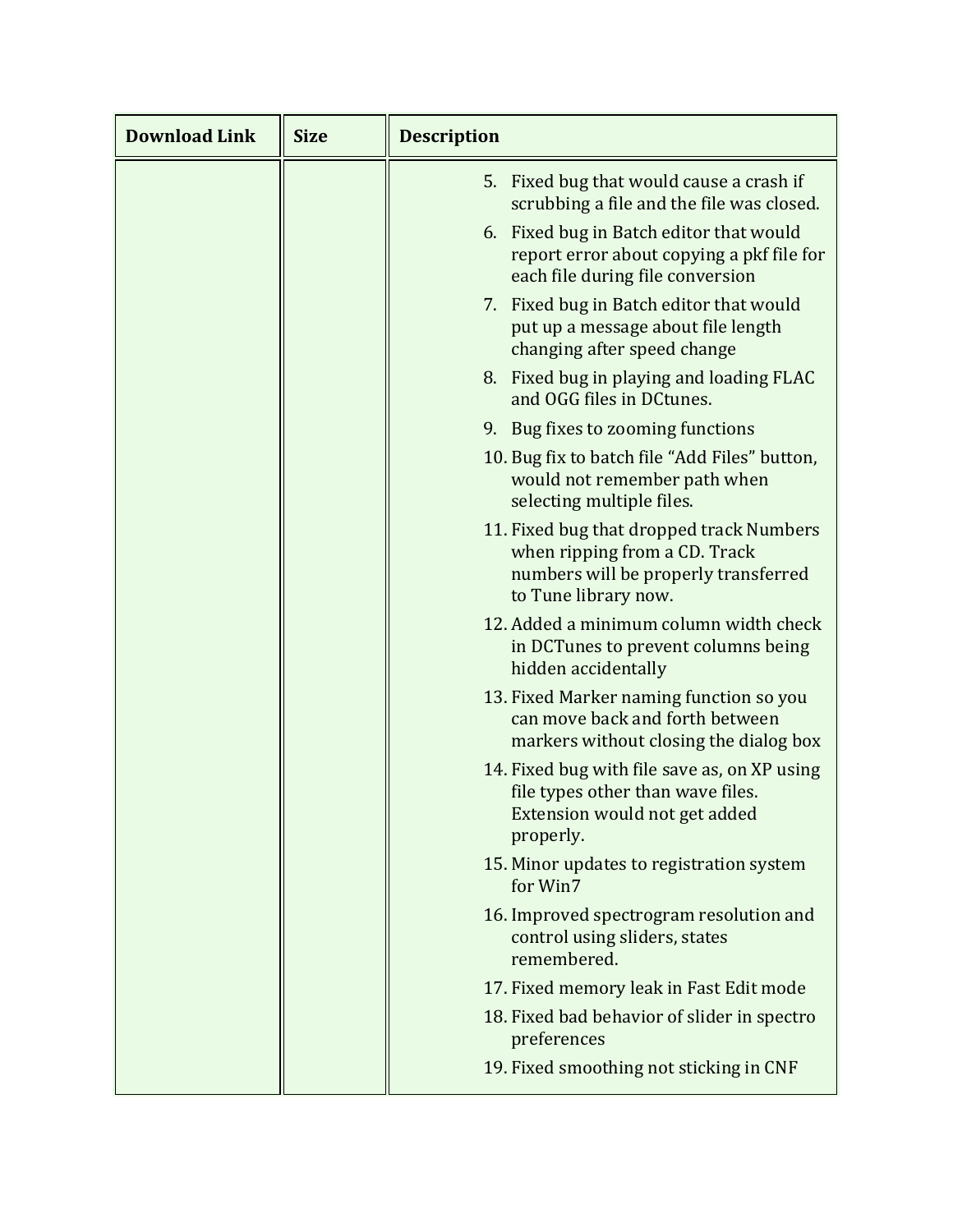| <b>Download Link</b> | <b>Size</b> | <b>Description</b>                                                                                                                                                                                                                                                                                |
|----------------------|-------------|---------------------------------------------------------------------------------------------------------------------------------------------------------------------------------------------------------------------------------------------------------------------------------------------------|
|                      |             | 20. Fixed Spectrograph preferences                                                                                                                                                                                                                                                                |
|                      |             | 21. Fixed bug in DCTunes random play<br>function.                                                                                                                                                                                                                                                 |
|                      |             | 22. Fixed click counters in ezimpulse when<br>using left only or right only channel<br>selections                                                                                                                                                                                                 |
|                      |             | 23. Fixed spectrum analyzer redraw issue<br>in averaging mode with dual<br>waveforms                                                                                                                                                                                                              |
|                      |             | <b>DC8.03 Release Date 11/1/10</b><br>Minor Bug Fix release with a few new features                                                                                                                                                                                                               |
|                      |             | 1. Changed DC7 theme so it uses the<br>default button style, same as the real<br>DC7. This was done so some high<br>contrast themes work properly.                                                                                                                                                |
|                      |             | 2. Added a Gang checkbox in the file<br>converter to enable both sliders to<br>move together.                                                                                                                                                                                                     |
|                      |             | 3. Changed the function of the<br>Spectrogram display sliders. The<br>rightmost slider is the max level and<br>the inner slider is the min level for the<br>spectral display. This now allows<br>precise setting of the min and max<br>levels for much better control of the<br>spectral display. |
|                      |             | 4. The spectrogram slider positions are<br>remembered for the spectrogram<br>mode.                                                                                                                                                                                                                |
|                      |             | 5. In the DC Tunes Library a new<br>preference has been added to either<br>use the Broadcast Wave properties info<br>for the playlist names or not.                                                                                                                                               |
|                      |             | 6. Fixed a crash in fast edit mode with<br>longer edit sessions.                                                                                                                                                                                                                                  |
|                      |             | 7. Fixed a few presets that had bad values<br>in them.                                                                                                                                                                                                                                            |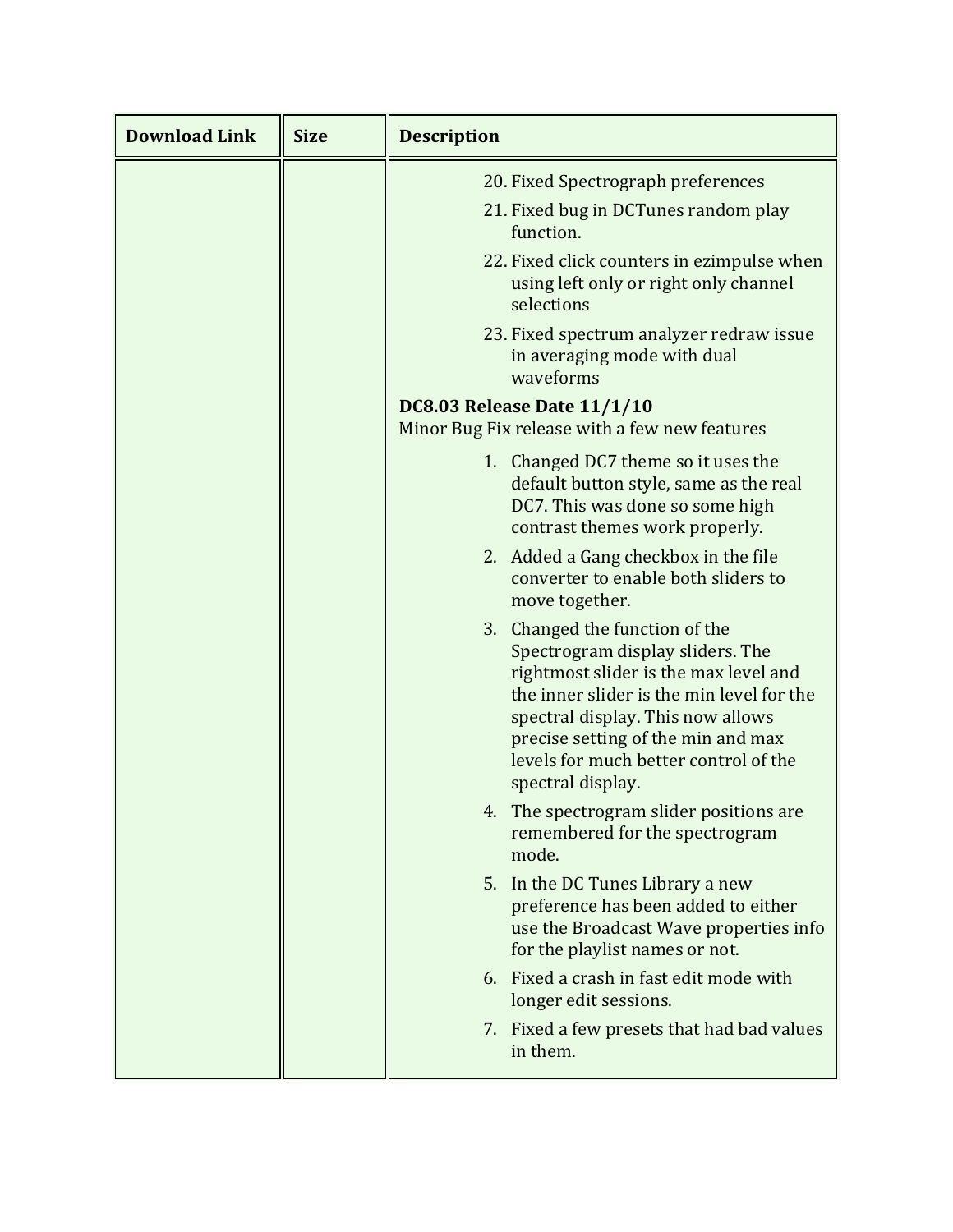| <b>Download Link</b> | <b>Size</b> | <b>Description</b>                                                                                                                                                        |
|----------------------|-------------|---------------------------------------------------------------------------------------------------------------------------------------------------------------------------|
|                      |             | <b>DC8.02 Release Date 7/23/10</b><br>Minor bug fix release<br>1. Fix installation issue on some windows<br>7 machines<br>2. Fixed VPA mono inverse RIAA                  |
|                      |             | conversion<br>3. Fixed "Scroll Waveform on Playback"<br>Preference not sticking                                                                                           |
|                      |             | 4. CD burner fix for messed up length<br>display                                                                                                                          |
|                      |             | <b>DC8.01</b> Release Date 5/6/10 This is a minor bug fix<br>release to DC8. Here are the bugs fixed:<br>1. Fixed the control colors of the VVA<br>with some skin choices |
|                      |             | 2. Fixed the length error message with<br>the Subsonic filter on long 96kHz files                                                                                         |
|                      |             | 3. Changed Databurner default file system<br>type to Joliet.                                                                                                              |
|                      |             | 4. Fixed the Narrow Crackle length error                                                                                                                                  |
|                      |             | 5. Fixed EzImpulse length error                                                                                                                                           |
|                      |             | 6. Fixed length errors on some multifilter<br>presets.                                                                                                                    |
|                      |             | 7. Fixed the Edit file from TuneLib menu.<br>Edited wave file had incorrect paths                                                                                         |
|                      |             | 8. Fixed tune lib rename of multiple<br>tunes. It would incorrectly duplicate<br>some fields and not change others.                                                       |
|                      |             | 9. Changed install to make temp path<br>different on Win7 to prevent it creating<br>a virtual store.                                                                      |
|                      |             | 10. Fixed window style on Big Click Filter                                                                                                                                |
|                      |             | 11. Fixed error message while deleting<br>playlist files, so it does not delete the<br>actual tracks.                                                                     |
|                      |             | 12. Added check on CD burner size before<br>starting burn.                                                                                                                |
|                      |             | 13. Fixed Median filter 78 RPM preset                                                                                                                                     |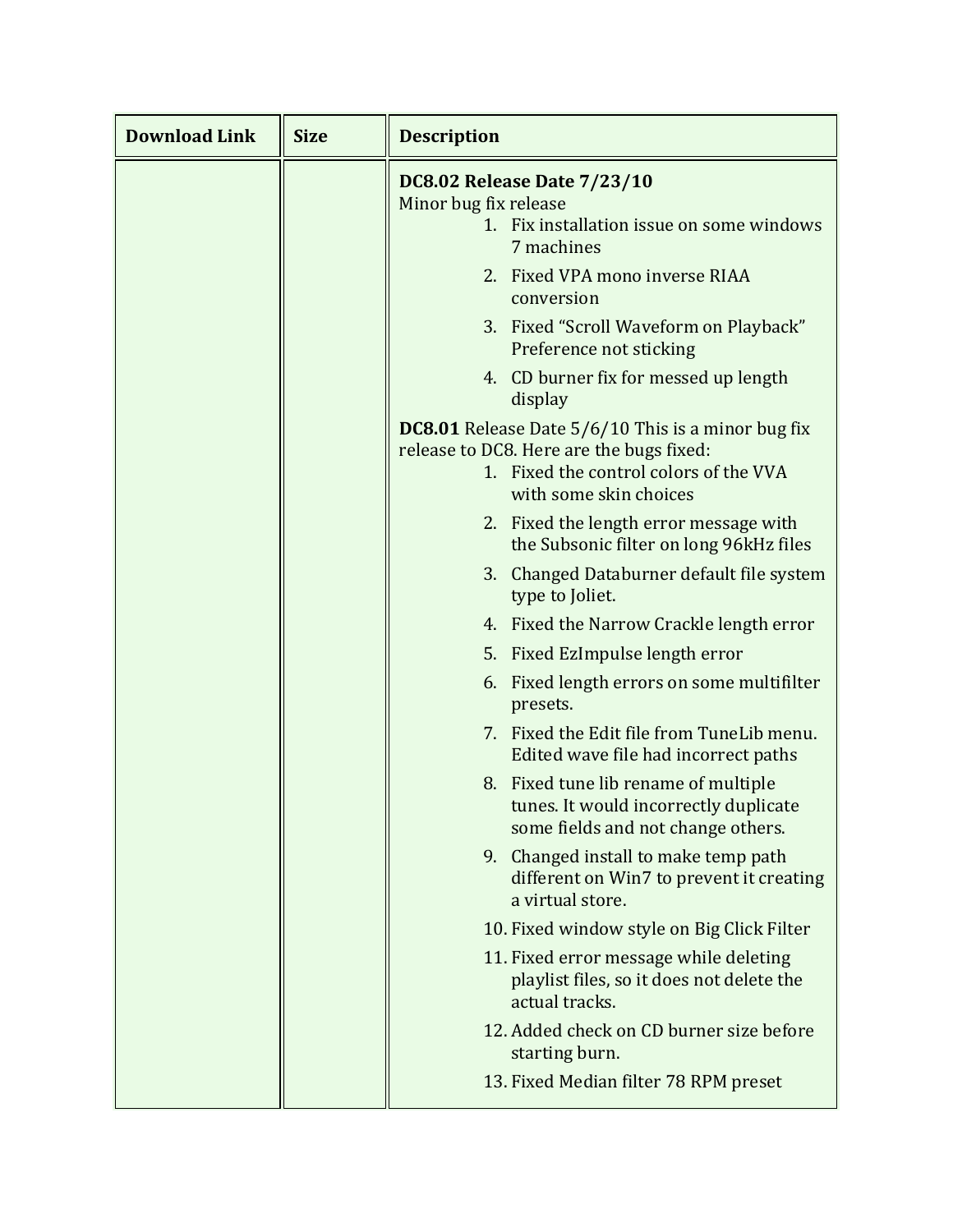| <b>Download Link</b>              | <b>Size</b> | <b>Description</b>                                                                                                                                                                                                                                                                                                                                                                                               |
|-----------------------------------|-------------|------------------------------------------------------------------------------------------------------------------------------------------------------------------------------------------------------------------------------------------------------------------------------------------------------------------------------------------------------------------------------------------------------------------|
|                                   |             | <b>Note:</b> Windows 7 users. The Preset directory will still<br>default to the "Program Files Diamond Cutd<br>Dc8presets" directory even though this will cause<br>Win7 to create a virtual store for these files. If you do<br>not want a this, you should move all the presets to<br>the users DC8 directory and change the preset path in<br>the preferences.<br>Initial Release Data 3/19/2010 Version 8.00 |
|                                   |             | New version 10.52 (Released May 2019) This release<br>provided added support for our Flat Phono Preamp.<br>Dozens of new Presets to support for<br>our Flat Preamp and improved default<br>presets                                                                                                                                                                                                               |
|                                   |             | New Live Log Output feature to log<br>$\bullet$<br>your processed live recording.                                                                                                                                                                                                                                                                                                                                |
|                                   |             | New Task Pane to start flat phone<br>$\bullet$<br>preamp recording                                                                                                                                                                                                                                                                                                                                               |
|                                   |             | <b>Bug Fixes</b>                                                                                                                                                                                                                                                                                                                                                                                                 |
|                                   |             | Fixes a crash when starting up<br><b>DCTunes on systems without</b><br>a CD Drive.                                                                                                                                                                                                                                                                                                                               |
|                                   |             | New in version 10.03 (released April 7, 2017)<br>New Feature: Vocal Wind Noise<br>reduction                                                                                                                                                                                                                                                                                                                      |
|                                   |             | Improved tracking of all editing<br>functions in classic editing mode<br>between source and destination files                                                                                                                                                                                                                                                                                                    |
|                                   |             | Added offset capability to the overtone<br>and sub-harmonic synthesizer filters<br>for a more natural sound.                                                                                                                                                                                                                                                                                                     |
|                                   |             | Added power spectrum display to the<br>$\bullet$<br>Spectrum Analyzer.                                                                                                                                                                                                                                                                                                                                           |
|                                   |             | Added "Delete All Filters" right menu<br>$\bullet$<br>option to the Multifilter                                                                                                                                                                                                                                                                                                                                  |
|                                   |             | New presets                                                                                                                                                                                                                                                                                                                                                                                                      |
| $\overline{DC}$<br>Forensics10.52 | 63MB        | Bug fixes.                                                                                                                                                                                                                                                                                                                                                                                                       |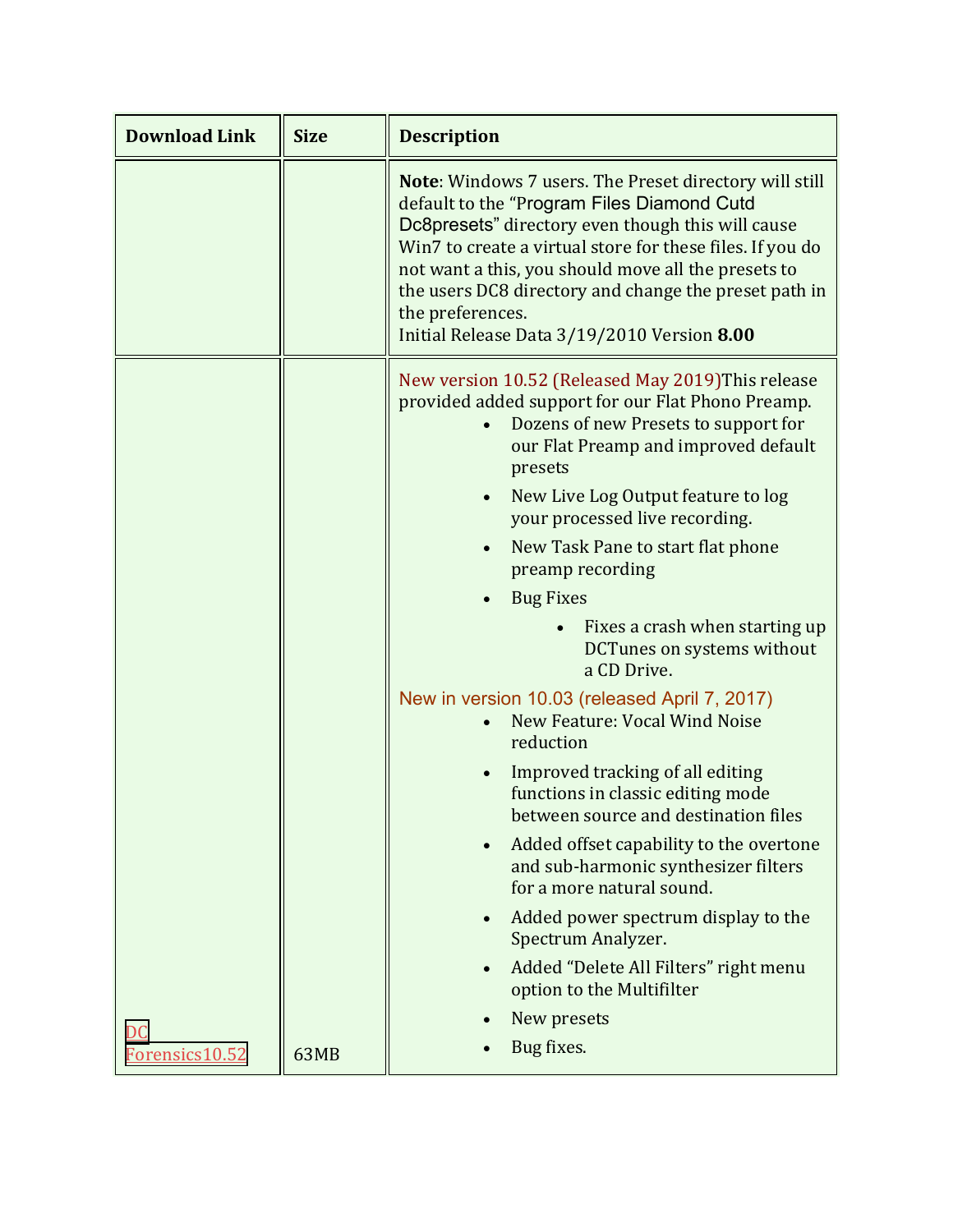| <b>Download Link</b> | <b>Size</b> | <b>Description</b>                                                                                                                      |
|----------------------|-------------|-----------------------------------------------------------------------------------------------------------------------------------------|
|                      |             | Gain Normalize would have<br>$\bullet$<br>incorrect final gain levels                                                                   |
|                      |             | CNF crash when running in<br>"keep residue" mode at high<br>FFT sizes                                                                   |
|                      |             | Fixed overall gain of RIAA<br>$\bullet$<br>filter at 96kHz sample rate.                                                                 |
|                      |             | Fixed crash opening some<br>video file types.                                                                                           |
|                      |             | Diamond Cut DC Forensics10 (Version 10.02)<br><b>New Features:</b>                                                                      |
|                      |             | Added SHA1 Hash display to the File<br>Info feature                                                                                     |
|                      |             | <b>Bug Fixes</b>                                                                                                                        |
|                      |             | Fixed "Cant Find Help" message when<br>$\bullet$<br>selecting Help Contents Menu                                                        |
|                      |             | Fixed Live Preview Crash with Default<br>Forensics preset on some systems.                                                              |
|                      |             | Fixed spurious error message in Batch<br>$\bullet$<br>Editor when overwriting original files.                                           |
|                      |             | Fixed the Voice ID and Frequency<br>Tracking drawing error with Linear<br>spectral displays                                             |
|                      |             | Fixed the 24dB butterworth low pass<br>filter                                                                                           |
|                      |             | Fixed crash in Batch Editor with very<br>long file names                                                                                |
|                      |             | Fixed spelling error in the Polynomial<br>$\bullet$<br>filter meus                                                                      |
|                      |             | This is the Last release of DC Forensics8, version 8.50<br>Release Date 5/15/2014                                                       |
|                      |             | Note: Older versions of DC Forensics8 are no longer<br>supported and will not register. Please install this<br>version of DCForensics8. |
| DC Forensics 8.50    | 45.966MB    |                                                                                                                                         |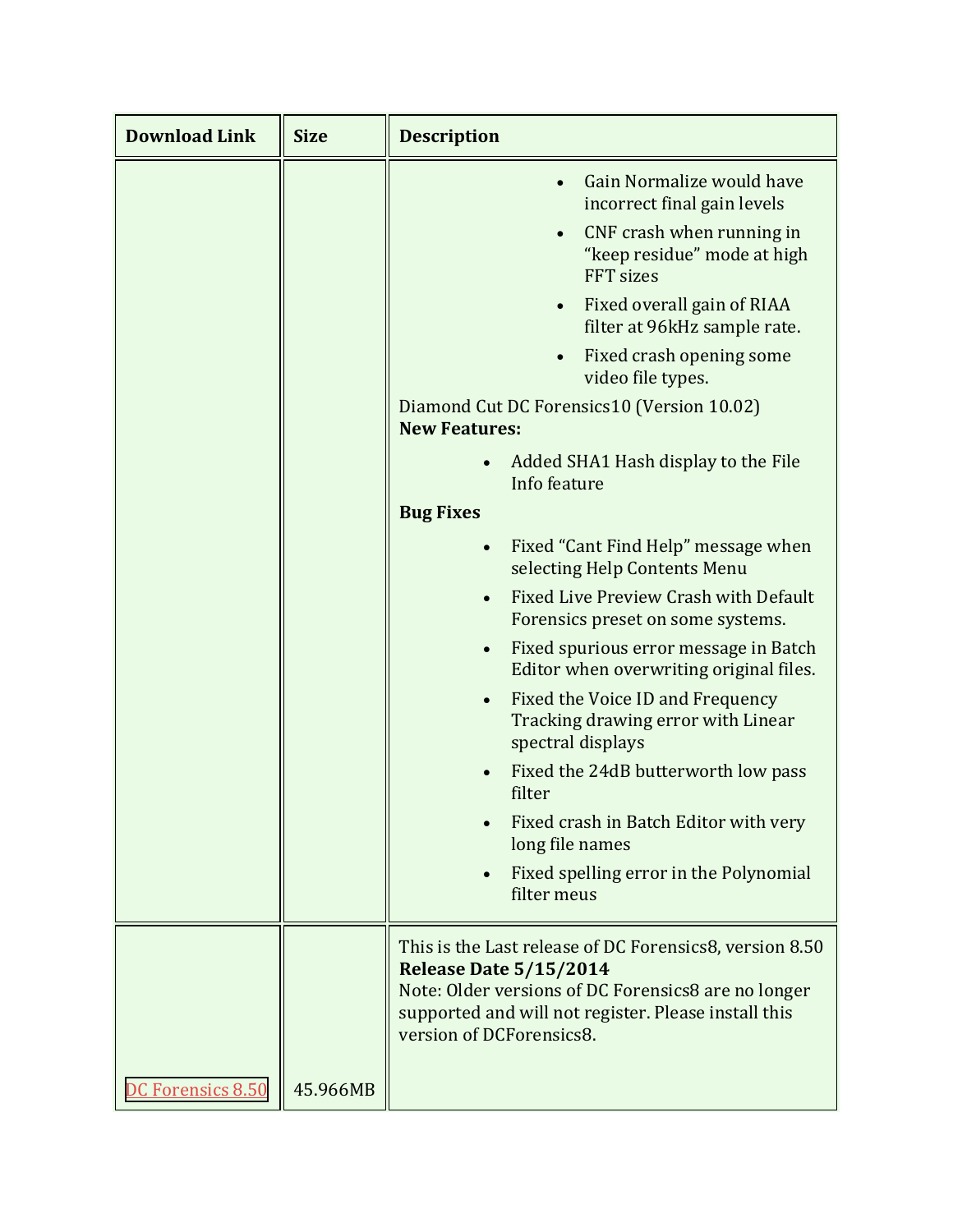| <b>Download Link</b> | <b>Size</b> | <b>Description</b>                                                                                                                                                                                                           |
|----------------------|-------------|------------------------------------------------------------------------------------------------------------------------------------------------------------------------------------------------------------------------------|
|                      |             | <b>New Features</b><br>1. Added Low Frequency Shelf control to<br>the Paragraphic EQ, plus dozens of new<br>presets to use this feature.<br>2. Improved the performance of the                                               |
|                      |             | <b>Stretch and Squish filter</b>                                                                                                                                                                                             |
|                      |             | <b>Removed Features</b>                                                                                                                                                                                                      |
|                      |             | 1. Removed the Direct Spectral Editing<br>feature from DC8.                                                                                                                                                                  |
|                      |             | Release Date 12/29/2011 - Maintenance Release                                                                                                                                                                                |
|                      |             | Changes since 8.00 New Features                                                                                                                                                                                              |
|                      |             | 1. When adding a Folder of way files to<br>the tune library, track numbers will be<br>set to the order the files are added.                                                                                                  |
|                      |             | 2. Added feature to Tune lib column<br>sorting to use track # after artist $\&$<br>Album, but if track# is 0, will use track<br>modify time. This makes the tracks for<br>ripped Vinyl come out in the right play<br>order.  |
|                      |             | 3. Added feature to keep all Fast Edit<br>temp files in the same directory as the<br>source file. This way entire edit<br>sessions can be easily archived. Temp<br>file names will contain the original<br>source file name. |
|                      |             | 4. Added new mode to Harmonic reject<br>filter. Uses all IIR filters instead of<br>spectral filtering. Improves selectivity<br>and lessens the effect off the filter on<br>the audio.                                        |
|                      |             | <b>Bug Fixes</b>                                                                                                                                                                                                             |
|                      |             | Bug fixes to zooming functions<br>$\bullet$                                                                                                                                                                                  |
|                      |             | Bug fix to batch file "Add Files" button,<br>would not remember path when<br>selecting multiple files.                                                                                                                       |
|                      |             | Fixed bug that dropped track Numbers<br>$\bullet$<br>when ripping from a CD. Track                                                                                                                                           |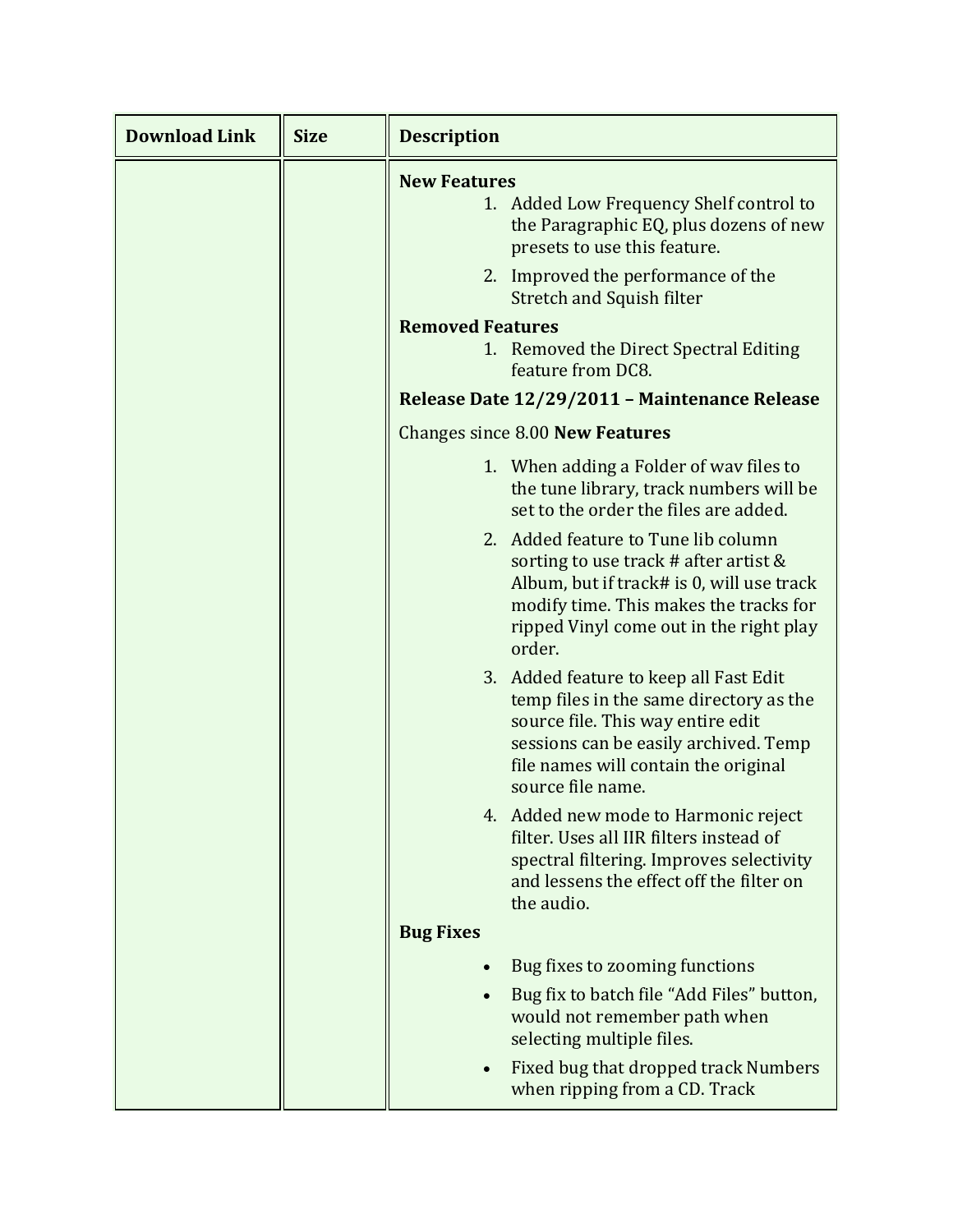| <b>Download Link</b> | <b>Size</b> | <b>Description</b>                                                                                                                                                                                                                                                                                                                                                                                                                                                                                                                                                                                                                        |
|----------------------|-------------|-------------------------------------------------------------------------------------------------------------------------------------------------------------------------------------------------------------------------------------------------------------------------------------------------------------------------------------------------------------------------------------------------------------------------------------------------------------------------------------------------------------------------------------------------------------------------------------------------------------------------------------------|
|                      |             | numbers will be properly transferred<br>to Tune library now.                                                                                                                                                                                                                                                                                                                                                                                                                                                                                                                                                                              |
|                      |             | Added a minimum column width check<br>in DCTunes to prevent columns being<br>hidden accidentally                                                                                                                                                                                                                                                                                                                                                                                                                                                                                                                                          |
|                      |             | Fixed Marker naming function so you<br>$\bullet$<br>can move back and forth between<br>markers without closing the dialog box                                                                                                                                                                                                                                                                                                                                                                                                                                                                                                             |
|                      |             | Fixed bug with file save as, on XP using<br>$\bullet$<br>file types other than wave files.<br>Extension would not get added<br>property.                                                                                                                                                                                                                                                                                                                                                                                                                                                                                                  |
|                      |             | Minor updates to registration system<br>$\bullet$<br>for Win7                                                                                                                                                                                                                                                                                                                                                                                                                                                                                                                                                                             |
|                      |             | Improved spectrogram resolution and<br>control using sliders, states<br>remembered.                                                                                                                                                                                                                                                                                                                                                                                                                                                                                                                                                       |
|                      |             | Fixed memory leak in Fast Edit mode                                                                                                                                                                                                                                                                                                                                                                                                                                                                                                                                                                                                       |
|                      |             | Fixed bad behavior of slider in spectro<br>preferences                                                                                                                                                                                                                                                                                                                                                                                                                                                                                                                                                                                    |
|                      |             | This is the full <b>DC7 version 7.15</b> download. This will<br>run for a free 10 day trial period. During that period<br>it will be fully functional without any limitations. If<br>you have purchased DC7, then download and re-<br>install this file to upgrade to the latest version. We no<br>longer use patches to upgrade products. 7.15 Release<br>Date 8/20/08 Enhancements Since Ver 7.11<br>1. Added new feature - "Merge Source<br>markers into destination", which does<br>what it says and takes any markers in<br>the source window and adds them to<br>the destination window. This only<br>applies to classic edit mode. |
|                      |             | Changed sample rate/bit depth<br>2.<br>conversions so that they now save the<br>markers.                                                                                                                                                                                                                                                                                                                                                                                                                                                                                                                                                  |
| DC7 Demo             | <b>18MB</b> | 3. Speed up the Spectrogram drawing<br>speed at least 2 or 3x                                                                                                                                                                                                                                                                                                                                                                                                                                                                                                                                                                             |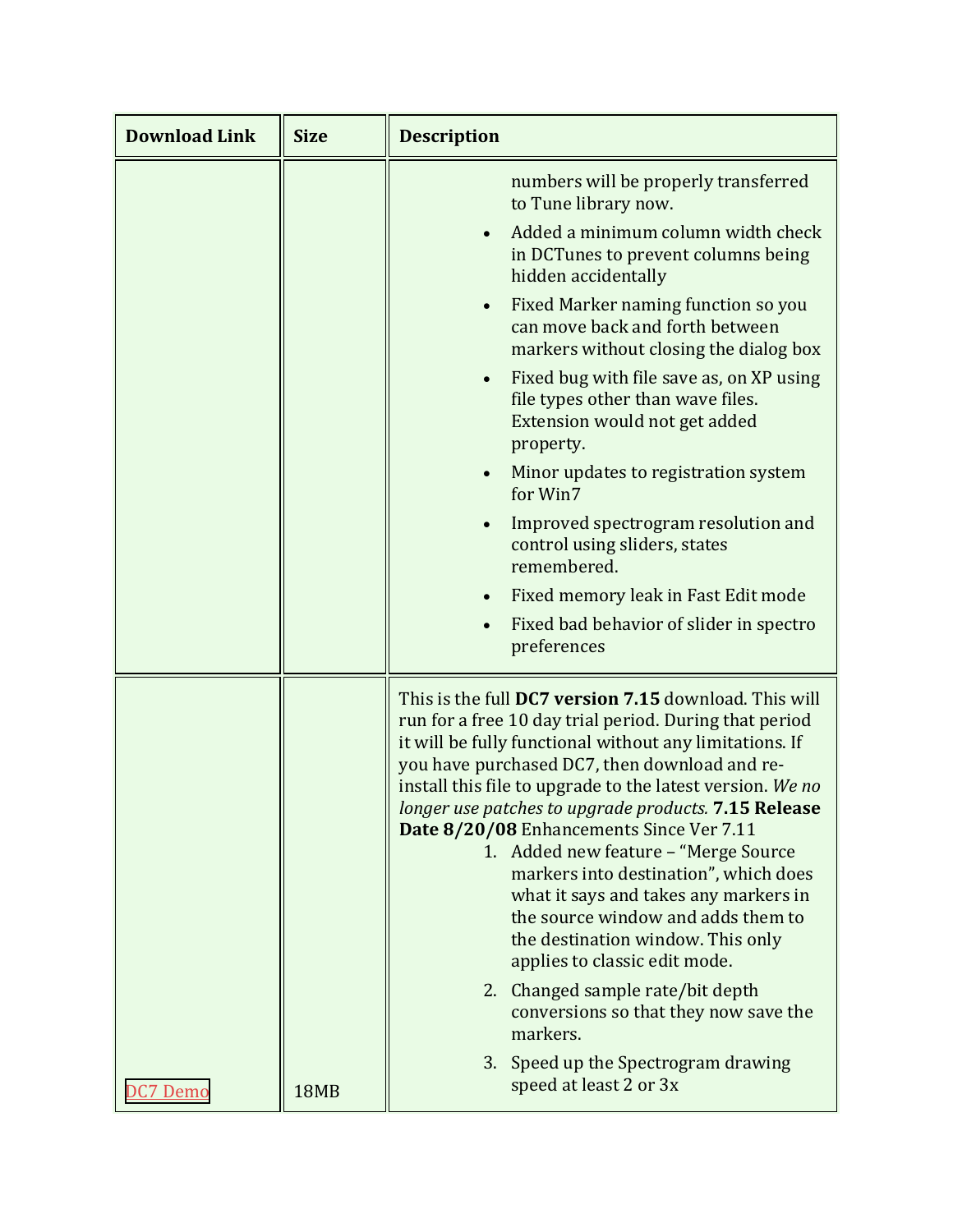| <b>Download Link</b> | <b>Size</b> | <b>Description</b>                                                                                                                                |
|----------------------|-------------|---------------------------------------------------------------------------------------------------------------------------------------------------|
|                      |             | 4. Dramatically sped up the Spectrogram<br>offset and gain features, it now is<br>interactive, instead of the long delay in<br>previous versions  |
|                      |             | Bug Fixes since Ver 7,11                                                                                                                          |
|                      |             | 1. Fixed DC Playlist export feature, you<br>can now export playlists to .CUE or .txt<br>files for use in other programs.                          |
|                      |             | 2. Fixed bug that would loose markers<br>when doing file Save As.                                                                                 |
|                      |             | 3. Fixed bug in Classic edit mode using<br>save as to change bit depth.                                                                           |
|                      |             | 4. Fixed bug in Vista when setting record<br>levels using the system volume control                                                               |
|                      |             | 5. Fixed random MP3 open bug that<br>would fail to open MP3 files<br>sometimes.                                                                   |
|                      |             | 6. Fixed time axis offset problem when<br>using Y axis labels in the spectrogram                                                                  |
|                      |             | 7.11 Release Date 5/12/08 Enhancements since                                                                                                      |
|                      |             | <b>Vers 7.06</b><br>1. Added the ability to fast forward and<br>rewind a file by clicking on the playlist<br>progress bar in the DC Tune Library. |
|                      |             | 2. Added WMA to the selection types in<br>the File Open Dialog.                                                                                   |
|                      |             | 3. Added selection for VBR type WMA<br>files, which includes loss less<br>compression.                                                            |
|                      |             | 4. Added option to CNF to use old<br>smoothing method when not using<br>Artifact mode.                                                            |
|                      |             | Fixes since ver 7.06                                                                                                                              |
|                      |             | 1. Added error message if you tried to<br>convert a wave file to MP3 that is not<br>44.1k, 16bits                                                 |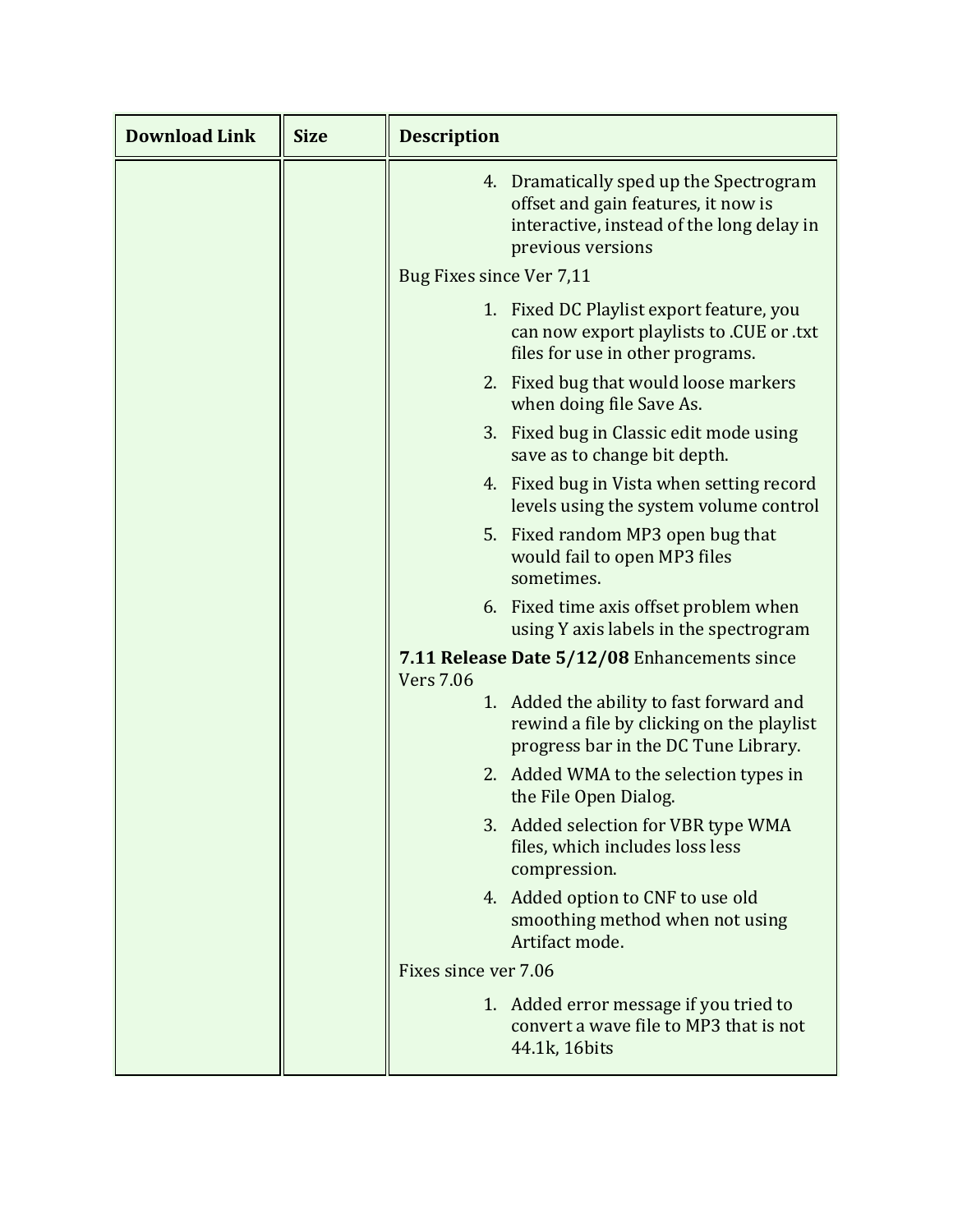| <b>Download Link</b> | <b>Size</b> | <b>Description</b>                                                                                             |
|----------------------|-------------|----------------------------------------------------------------------------------------------------------------|
|                      |             | 2. Fixed MP3 Preferences that would<br>loose the MP3 encoder file name when<br>you edited the preferences      |
|                      |             | 3. Added MP3 dll support when using the<br>batch editor                                                        |
|                      |             | 4. Added logic to disable Smoothing when<br>using AS mode in the CNF filter                                    |
|                      |             | 5. Lowered CNF threshold to -120dB<br>instead of just -100                                                     |
|                      |             | 6. Re-arranged the spectrum analyzer for<br>future expansion in Live                                           |
|                      |             | 7. Fixed blank spectrogram bug when in<br>classic edit mode                                                    |
|                      |             | 8. Fixed open wave file bug with certain<br>file types from Audacity.                                          |
|                      |             | 9. Fix bug in CD Rip Track to disallow bad<br>file characters                                                  |
|                      |             | 10. Fixed a bug in the CD Ripper that<br>would truncate really long CDDB<br>database names.                    |
|                      |             | 11. Fix bug in Tune DB, track listing would<br>not update after editing track info<br>while viewing a playlist |
|                      |             | 12. Fixed fast forward and rewind using<br>MME sound card drivers.                                             |
|                      |             | 13. Fixed Spectrum analyzer display when<br>no files are open.                                                 |
|                      |             | 14. Fixed disappearing CNF noise sample<br>when using CNF in multifilter in<br>spectral subtraction mode.      |
|                      |             | 7.06 Release Date 12/26/07 Fixes since 7.04<br>1. Fixed Noise at end of Harmonic Reject<br>Filter              |
|                      |             | 2. Fixed problem with using the CNF filter<br>in Artifact Suppression in the<br>multifilter.                   |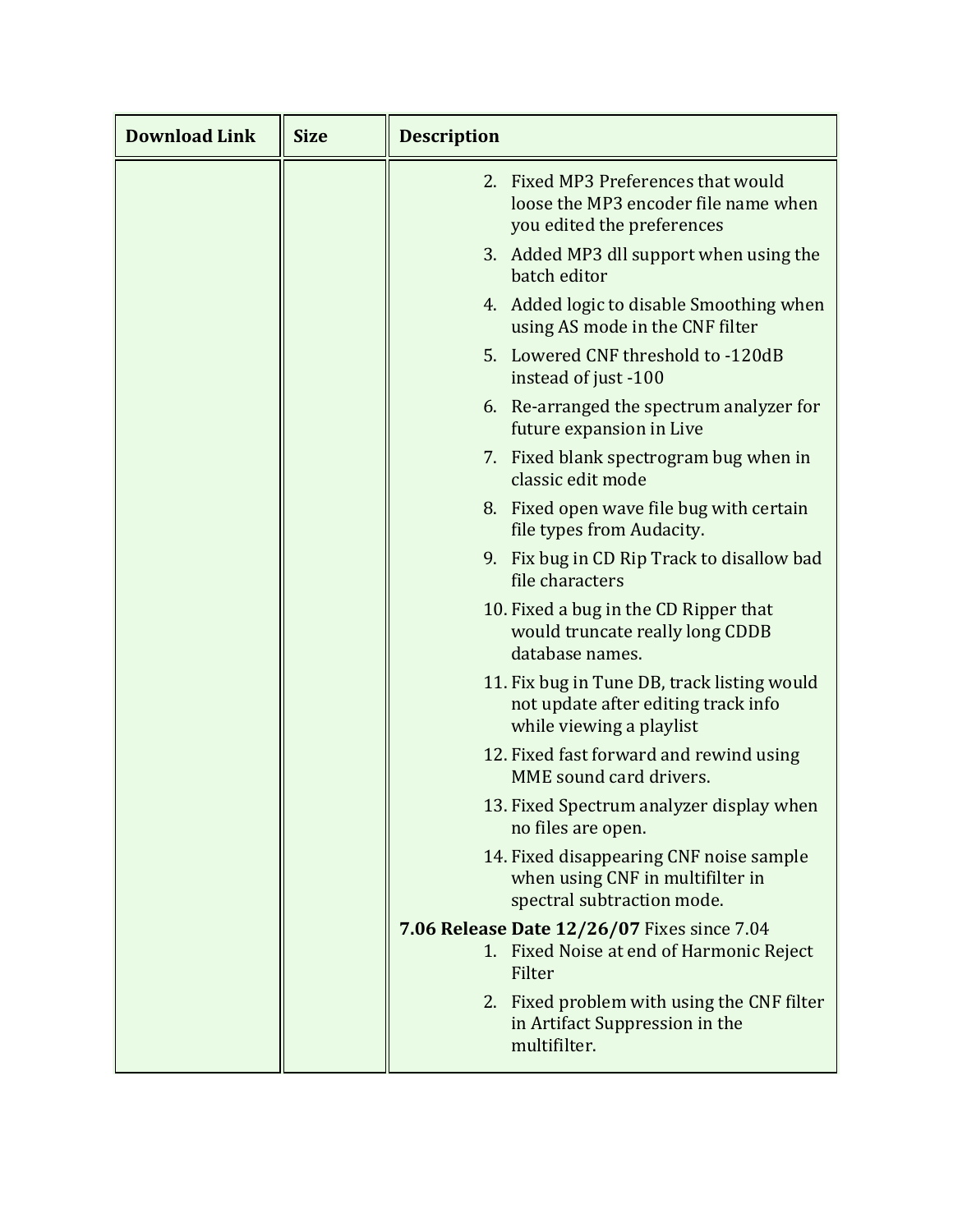| <b>Download Link</b>           | <b>Size</b> | <b>Description</b>                                                                                                              |
|--------------------------------|-------------|---------------------------------------------------------------------------------------------------------------------------------|
|                                |             | 3. File Batch Editor overwrite/rename<br>problem.                                                                               |
|                                |             | 4. Fixed crash with ripping audio from<br>video with long file names.                                                           |
|                                |             | 5. Fixed noise at end of file using the<br><b>Spectral Filter</b>                                                               |
|                                |             | 7.04 Release Date 12/6/07<br>Fixes since 7.02:                                                                                  |
|                                |             | 1. Fixed extraneous noise at end of file                                                                                        |
|                                |             | when running EzClean or CNF in a<br>multifilter                                                                                 |
|                                |             | 2. Fixed the Display Length limit<br>preference saving bug                                                                      |
|                                |             | 3. Fixed missing DirectX Dll                                                                                                    |
|                                |             | 4. Fixed channel selective copy paste with<br>24bit files                                                                       |
|                                |             | 5. Added missing Brick Wall presets                                                                                             |
|                                |             | 6. Added missing Narrow Crackle presets                                                                                         |
|                                |             | 7. Extended range of Dynamics processor<br>threshold controls                                                                   |
|                                |             | 8. Fixed File Save As with compressed<br>formats selection                                                                      |
|                                |             | 9. Fixed Batch editor when asking about<br>overwriting files                                                                    |
|                                |             | 10. Fixed CD burner progress bar both<br>during a burn and during pre-burn<br>conversions.                                      |
|                                |             | 11. Fixed cutoff text on file open dialog                                                                                       |
|                                |             | 12. Fixed bug with file conversions during<br>a CD Burn                                                                         |
|                                |             | 7.02 Release date 10/24/07 - Initial Release                                                                                    |
| <b>DCLive Forensics</b><br>7.5 |             | This is the Latest DC Live Forensics version 7.5<br>Release Data 2/10/2009 - Initial Release (Now<br>replaced by DC Forensics8) |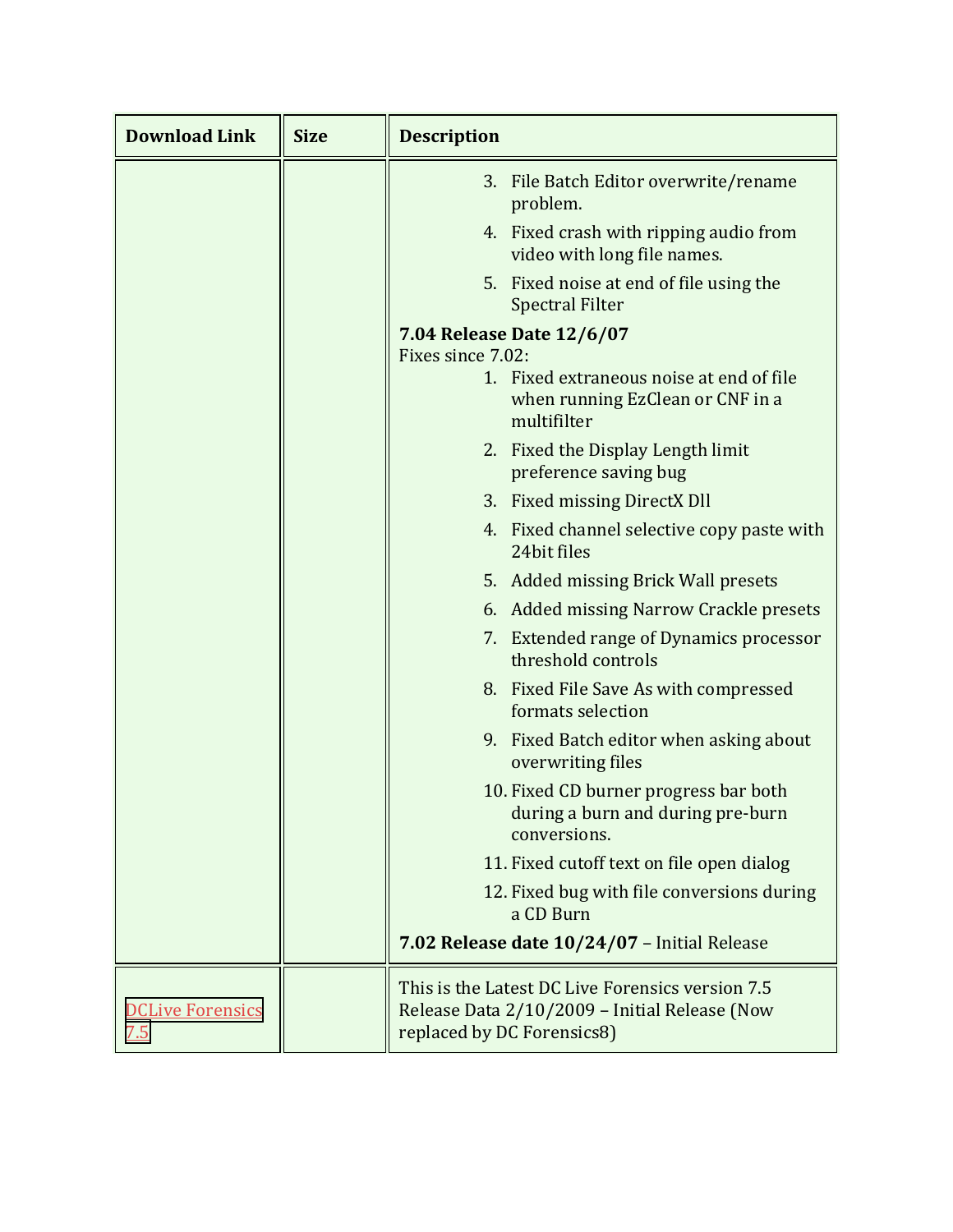| <b>Download Link</b>                      | <b>Size</b> | <b>Description</b>                                                                                                                                                                                                                                                                                                                                                                                                                                                                                                                                   |
|-------------------------------------------|-------------|------------------------------------------------------------------------------------------------------------------------------------------------------------------------------------------------------------------------------------------------------------------------------------------------------------------------------------------------------------------------------------------------------------------------------------------------------------------------------------------------------------------------------------------------------|
|                                           |             | This is the full DC Live Forensics version<br><b>7.11</b> download. This will run for a free 10 day trial<br>period. During that period it will be fully functional<br>without any limitations. If you have purchased DC7,<br>then download and re-install this file to upgrade to<br>the latest version. We no longer use patches to<br>upgrade products. 7.11 Release Date<br>6/1/08 Enhancements since Vers 7.06<br>1. Added the ability to fast forward and<br>rewind a file by clicking on the playlist<br>progress bar in the DC Tune Library. |
|                                           |             | 2. Added WMA to the selection types in<br>the File Open Dialog.                                                                                                                                                                                                                                                                                                                                                                                                                                                                                      |
|                                           |             | 3. Added selection for VBR type WMA<br>files, which includes loss less<br>compression.                                                                                                                                                                                                                                                                                                                                                                                                                                                               |
|                                           |             | 4. Added option to CNF to use old<br>smoothing method when not using<br>Artifact mode.                                                                                                                                                                                                                                                                                                                                                                                                                                                               |
|                                           |             | Fixes since ver 7.06                                                                                                                                                                                                                                                                                                                                                                                                                                                                                                                                 |
|                                           |             | 1. Added error message if you tried to<br>convert a wave file to MP3 that is not<br>44.1k, 16bits                                                                                                                                                                                                                                                                                                                                                                                                                                                    |
|                                           |             | 2. Fixed MP3 Preferences that would<br>loose the MP3 encoder file name when<br>you edited the preferences                                                                                                                                                                                                                                                                                                                                                                                                                                            |
|                                           |             | 3. Added MP3 dll support when using the<br>batch editor                                                                                                                                                                                                                                                                                                                                                                                                                                                                                              |
|                                           |             | 4. Added logic to disable Smoothing when<br>using AS mode in the CNF filter                                                                                                                                                                                                                                                                                                                                                                                                                                                                          |
|                                           |             | 5. Lowered CNF threshold to -120dB<br>instead of just -100                                                                                                                                                                                                                                                                                                                                                                                                                                                                                           |
|                                           |             | 6. Re-arranged the spectrum analyzer for<br>future expansion in Live                                                                                                                                                                                                                                                                                                                                                                                                                                                                                 |
|                                           |             | 7. Fixed blank spectrogram bug when in<br>classic edit mode                                                                                                                                                                                                                                                                                                                                                                                                                                                                                          |
| <b>DC Live Forensics</b><br><u>7 Demo</u> | <b>28MB</b> | 8. Fixed open wave file bug with certain<br>file types from Audacity.                                                                                                                                                                                                                                                                                                                                                                                                                                                                                |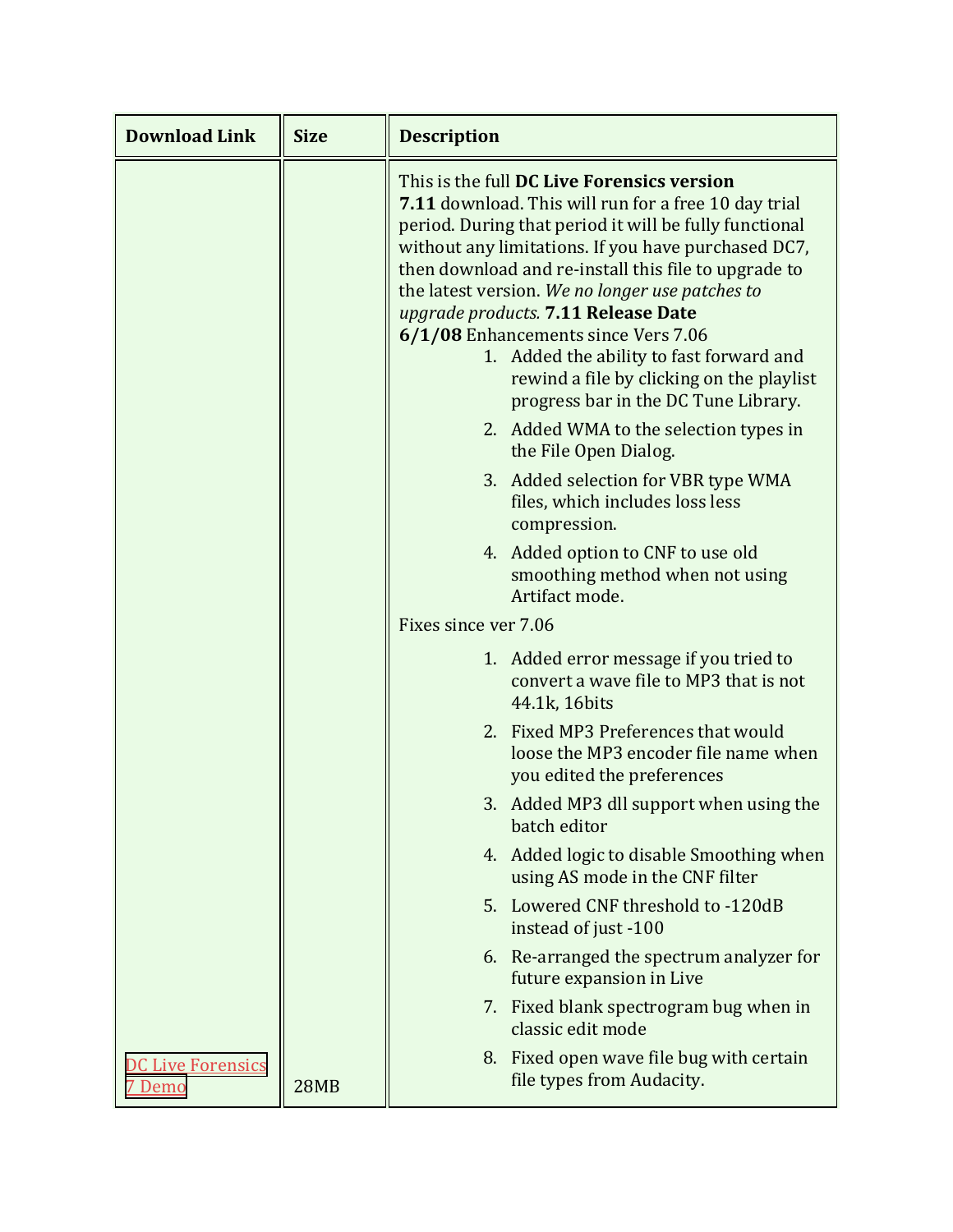| <b>Download Link</b> | <b>Size</b> | <b>Description</b>                                                                                             |
|----------------------|-------------|----------------------------------------------------------------------------------------------------------------|
|                      |             | 9. Fix bug in CD Rip Track to disallow bad<br>file characters                                                  |
|                      |             | 10. Fixed a bug in the CD Ripper that<br>would truncate really long CDDB<br>database names.                    |
|                      |             | 11. Fix bug in Tune DB, track listing would<br>not update after editing track info<br>while viewing a playlist |
|                      |             | 12. Fixed fast forward and rewind using<br>MME sound card drivers.                                             |
|                      |             | 13. Fixed Spectrum analyzer display when<br>no files are open.                                                 |
|                      |             | 14. Fixed disappearing CNF noise sample<br>when using CNF in multifilter in<br>spectral subtraction mode.      |
|                      |             | 7.06 Release Date 12/26/07                                                                                     |
|                      |             | Fixes since 7.04                                                                                               |
|                      |             | 1. Fixed Noise at end of Harmonic Reject<br>Filter                                                             |
|                      |             | 2. Fixed problem with using the CNF filter<br>in Artifact Suppression in the<br>multifilter.                   |
|                      |             | 3. File Batch Editor overwrite/rename<br>problem.                                                              |
|                      |             | 4. Fixed crash with ripping audio from<br>video with long file names.                                          |
|                      |             | 5. Fixed noise at end of file using the<br><b>Spectral Filter</b>                                              |
|                      |             | .04 Release Date 12/6/07                                                                                       |
|                      |             | Fixes since 7.02:                                                                                              |
|                      |             | 1. Fixed extraneous noise at end of file<br>when running EzClean or CNF in a<br>multifilter                    |
|                      |             | 2. Fixed the Display Length limit<br>preference saving bug                                                     |
|                      |             | 3. Fixed channel selective copy paste with<br>24bit files                                                      |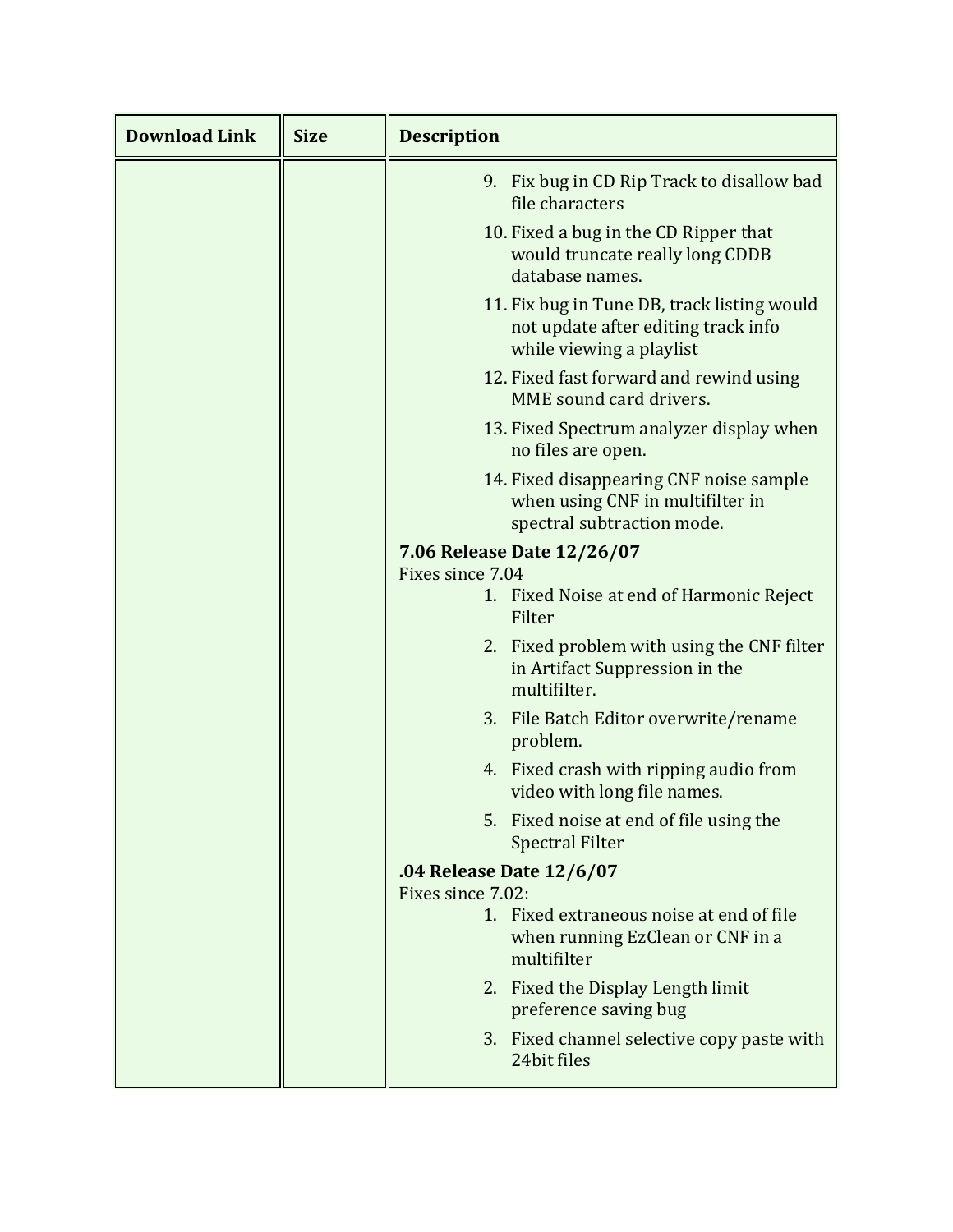| <b>Download Link</b> | <b>Size</b> | <b>Description</b>                                                                                                                                                                                                                                                                                                                                                         |
|----------------------|-------------|----------------------------------------------------------------------------------------------------------------------------------------------------------------------------------------------------------------------------------------------------------------------------------------------------------------------------------------------------------------------------|
|                      |             | 4. Extended range of Dynamics processor<br>threshold controls                                                                                                                                                                                                                                                                                                              |
|                      |             | 5. Fixed File Save As with compressed<br>formats selection                                                                                                                                                                                                                                                                                                                 |
|                      |             | 6. Fixed Batch editor when asking about<br>overwriting files                                                                                                                                                                                                                                                                                                               |
|                      |             | 7. Fixed CD burner progress bar both<br>during a burn and during pre-burn<br>conversions.                                                                                                                                                                                                                                                                                  |
|                      |             | 8. Fixed cutoff text on file open dialog                                                                                                                                                                                                                                                                                                                                   |
|                      |             | 9. Fixed bug with file conversions during<br>a CD Burn                                                                                                                                                                                                                                                                                                                     |
|                      |             | 7.02 Release date 10/24/07 - Initial Release                                                                                                                                                                                                                                                                                                                               |
| wmfdist95.exe        | 5.46MB      | This is the Microsoft Windows Media Format support<br>package. This is normally not needed on most system,<br>but if you encounter the following error when you try<br>to run DC7 or DCLive7 you will need to install this<br>package.ENTRY POINT NOT FOUND<br>The procedure entry point WMCreateWriter could<br>not be located in the dynamic link library<br>WMVCore.dll |
|                      |             | Demo Version 6.04, Release date 8/1/04<br>The demo is the full DC6 program with the following<br>differences:<br>File length is limited to 1 minute total                                                                                                                                                                                                                  |
|                      |             | for any wave file. >                                                                                                                                                                                                                                                                                                                                                       |
|                      |             | The splash screen shows for 7 seconds,<br>the real version only shows for 5, and<br>can be dismissed with a click.                                                                                                                                                                                                                                                         |
|                      |             | File saving has been disabled. Temp<br>$\bullet$<br>files, session files and file exports have<br>been disabled.                                                                                                                                                                                                                                                           |
|                      |             | Live Preview will work for 60 seconds<br>total.                                                                                                                                                                                                                                                                                                                            |
|                      |             | DirectX plugin support is not present.                                                                                                                                                                                                                                                                                                                                     |
| DC6 DEMO             | 6.82MB      | The help file is limited to program<br>operation and some tutorials. The                                                                                                                                                                                                                                                                                                   |